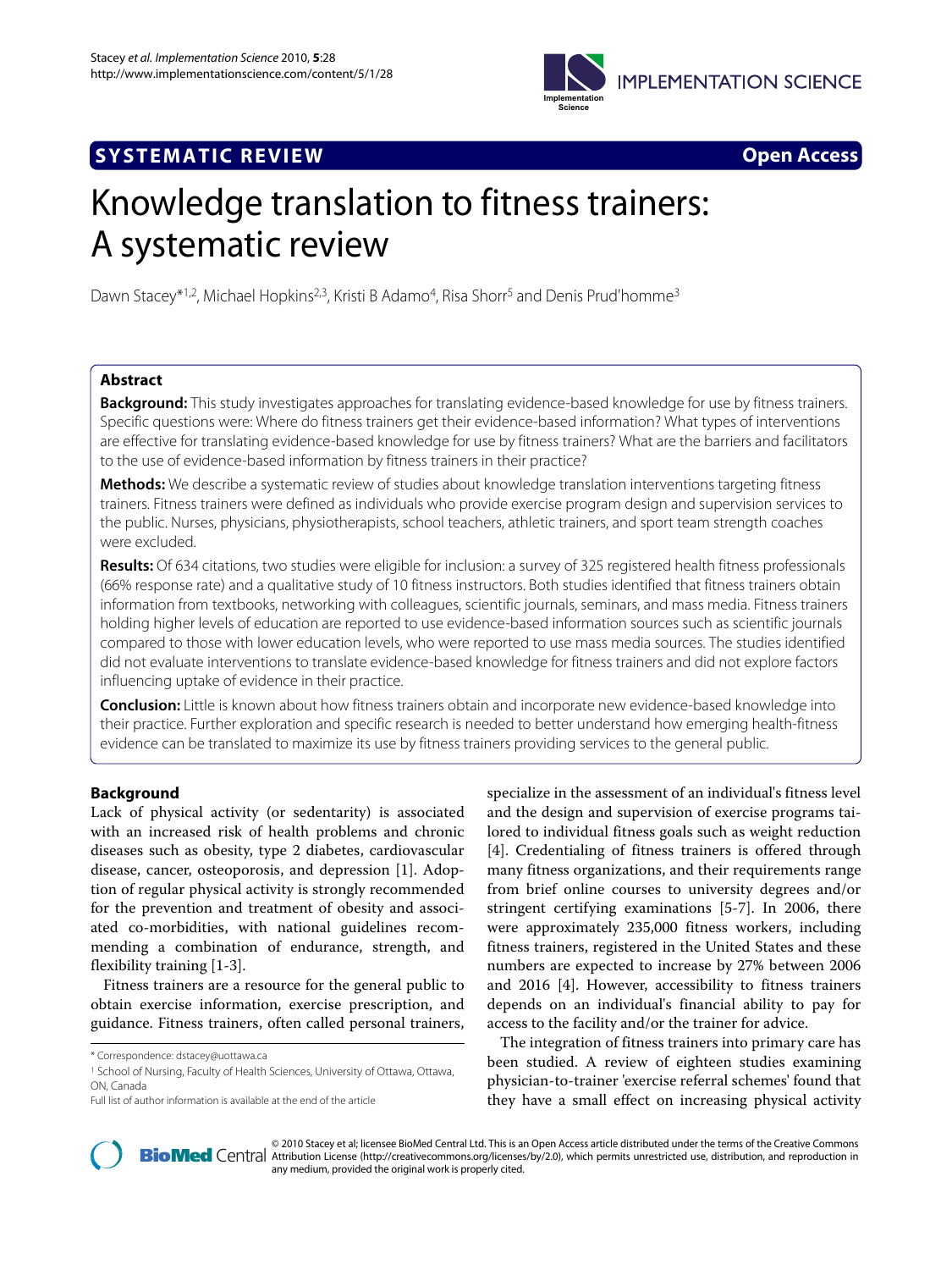level in patients [\[8](#page-8-5)]. Another review of exercise interventions in primary care revealed that interventions performed by allied health professionals, including exercise specialists, may be more effective than those delivered by a physician alone, potentially due to the enhanced ability of health professionals to provide a more intensive intervention than time-constrained physicians [\[9](#page-8-6)]. Indeed, a survey of 500 physicians revealed that they rate themselves as ineffective at helping patients remain physically active and felt too hampered by time constraints to provide effective exercise counseling [[10](#page-8-7)]. Finally, the 2006 Canadian guidelines for management of obesity recommend that inter-professional teams include exercise specialists [[11\]](#page-8-8).

Concurrently, there is an increased focus by national research granting agencies on the uptake and use of research findings [[12,](#page-8-9)[13\]](#page-8-10). This process is commonly called knowledge translation (KT), implementation, dissemination, diffusion, or knowledge transfer [[13](#page-8-10)]. KT is defined as 'a dynamic and iterative process that includes synthesis, dissemination, exchange and ethically-sound application of knowledge to improve health, provide more effective health services and products and strengthen the healthcare system' [[14\]](#page-8-11). However, research is not often translated for use in practice, and studies are underway to determine effective interventions for KT.

The Cochrane Effective Practice and Organization of Care (EPOC) Group reports systematic reviews of studies designed to determine effective means for transferring knowledge to healthcare professionals [\[15](#page-8-12)]. KT strategies identified in EPOC reviews that have been shown to improve uptake of evidence-based knowledge include practice reminders (14% change in practice), educational meetings (11 to 20%), local opinion leaders (10%), audit and feedback (5%), printed educational materials (5%), and educational outreach (5%) [\[16\]](#page-8-13). Unfortunately, no reviews have been identified that target fitness trainers, and it is unclear how or to what extent fitness trainers integrate research findings in their practice.

In summary, although fitness trainers are publicly available to work with individuals to enhance physical activity, there is wide variability in the requirements for certification, including the knowledgebase and ongoing learning. Concurrently, studies are underway to improve fitness among the public, but effective strategies to transfer knowledge into practice is limited to healthcare providers

The overall aim of this systematic review was to explore approaches or channels for translating scientific evidence-based knowledge to fitness trainers. Specific research questions were: Where do fitness trainers get their evidence-based information? What types of interventions are effective for translating evidence-based knowledge for use by fitness trainers? What are the barriers and facilitators to the use of evidence-based information by fitness trainers in their practice?

## **Methods**

## **Search Protocol**

The search strategy incorporated key terms related to fitness trainers (*e.g*., personal/fitness/exercise, trainer/ instructor/leader/professional) and KT (*e.g*., dissemination, transfer, implementation) [[17\]](#page-8-14). Given the authors' perception that KT to fitness professionals may be limited, a broad search strategy favoring high sensitivity was used (see Figure [1\)](#page-2-0). The following databases were searched to May 2009: Medline, EMBASE, PsycINFO, Sport Discus, CINAHL, Scholars Portal Physical Education interface, and the Cochrane Central Register of Controlled Trials (second quarter, 2009). Additionally, the reference lists of included citations ( $n = 2$ ) and excluded citations directly pertaining to fitness trainers  $(n = 9)$ were examined to search for other relevant publications. These eleven studies were also entered into Pubmed to search for related articles and to crosscheck publications by all study authors. Results were combined and duplicates removed.

## **Selection process**

The criteria for determining eligibility are described in Table 1. Two authors (DS, MH) independently screened titles and abstracts of all identified citations and, for relevant citations, assessed their eligibility for inclusion. Two authors (DS, MH) independently extracted data of included studies using a standardized form. Quality appraisals, including risk of bias, were based on the Critical Appraisal and Skills Program criteria for qualitative, descriptive, and observational studies [[18\]](#page-8-15). Inconsistencies between reviewers were resolved by consensus at screening, eligibility assessment, and data abstraction.

### **Synthesis process**

Data from standardized forms were entered into an Excel database. Data synthesis was guided by the three research questions. For quantitative studies, we reported the results for outcomes as described in the paper aligned to one or more of the research questions. A similar approach was used to report qualitative data as described by the authors. Given the paucity of studies identified, we did not conduct a meta-analysis for similar quantitative outcomes or meta-qualitative analysis to identify themes across studies.

## **Results**

Of 626 unique citations identified in the search strategy, and an additional eight studies retrieved through alternative methods, two studies were eligible for inclusion (see Figure [2](#page-3-0)). One study employed a survey design and the other a qualitative methodology. Of the 93 citations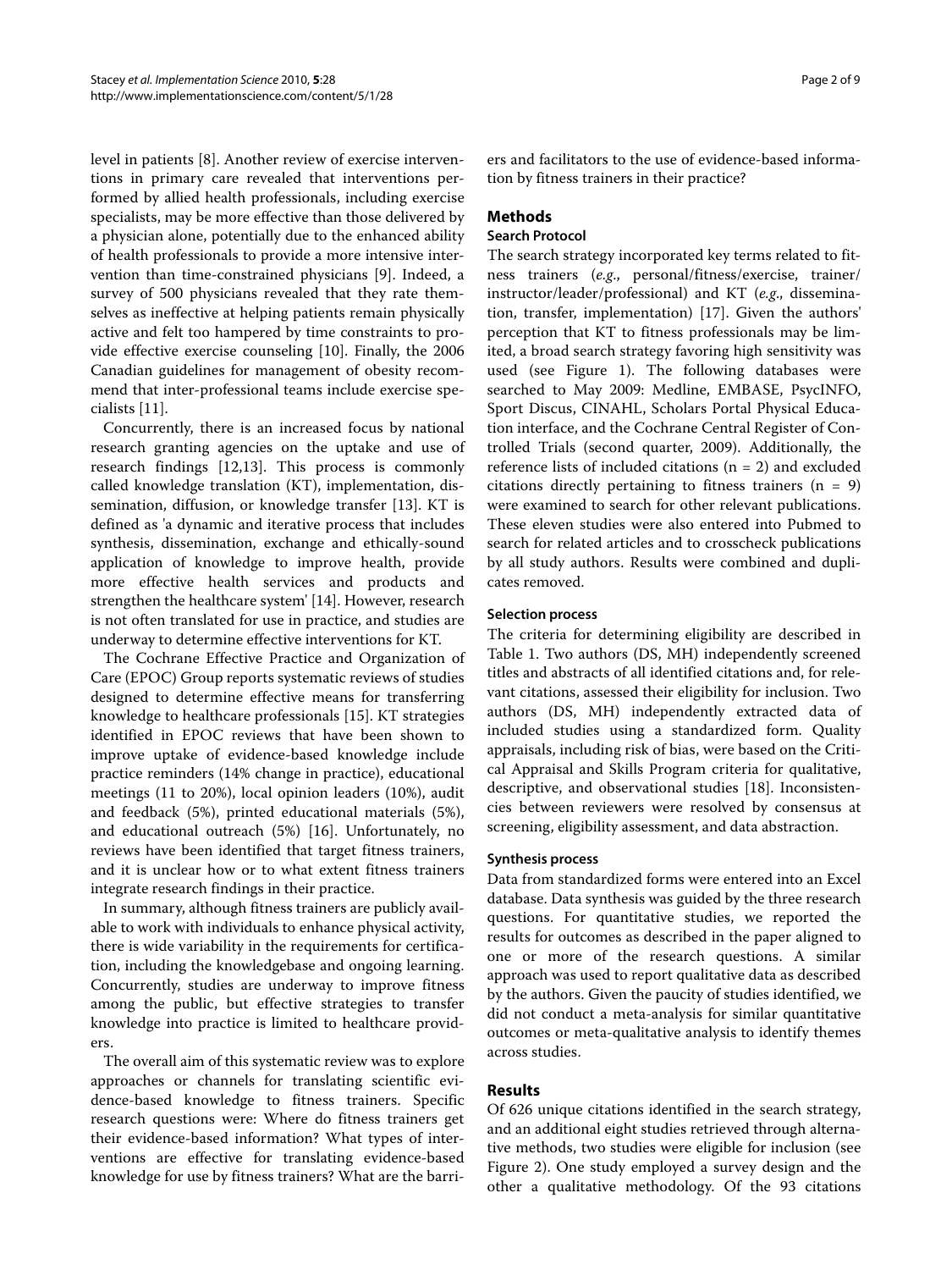<span id="page-2-0"></span>

| Database: Ovid MEDLINE(R) In-Process & Other Non-Indexed Citations and Ovid MEDLINE(R) <1950 to Present><br>Search Strategy:                                                                                                                                                                                                                                                                                                                                                                                                                                                                                                                                                                                                                                                                                                                                                                                                                                                                                                                                                                                                                                                                                                                                                                                                                                                                                                                                                                                 |
|--------------------------------------------------------------------------------------------------------------------------------------------------------------------------------------------------------------------------------------------------------------------------------------------------------------------------------------------------------------------------------------------------------------------------------------------------------------------------------------------------------------------------------------------------------------------------------------------------------------------------------------------------------------------------------------------------------------------------------------------------------------------------------------------------------------------------------------------------------------------------------------------------------------------------------------------------------------------------------------------------------------------------------------------------------------------------------------------------------------------------------------------------------------------------------------------------------------------------------------------------------------------------------------------------------------------------------------------------------------------------------------------------------------------------------------------------------------------------------------------------------------|
| exp "diffusion of innovation"/ (10679)<br>$\mathbf{1}$<br>2<br>Information Dissemination/ (5630)<br>((knowledge or information or innovation) adj2 (disseminat\$ or translat\$ or transfer\$ or mobilization or<br>3.<br>exchange or utilization or diffusion)) tw. (9253)<br>(Translat\$ adj2 (research or result\$)).tw. (3964)<br>4<br>5<br>(implementation adj (research or practice)).tw. (126)<br>6<br>(translat\$ adj2 evidence).tw. (471)<br>7<br>(evidence adj2 chang\$).tw. (1679)<br>(research adj2 (disseminat\$ or translat\$ or transfer\$ or mobilization or exchange or utilization or diffusion or<br>8<br>implement\$)).tw. (4937)<br>exp Professional Competence/ (61524)<br>9.<br>education, continuing/ or education, professional, retraining/ (7444)<br>10<br>11<br>contin\$ educat\$.tw. (9935)<br>12<br>or/1-11 (107164)<br>13<br>"Physical Education and Training"/ (10467)<br>14<br>exp Exercise/ (48490)<br>15<br>exp exercise therapy/ (20001)<br>16<br>Physical Fitness/ (16961)<br>17<br>Kinesiology, Applied/ (149)<br>18<br>Kinesiolog\$.tw. (586)<br>19<br>((personal or health) adj trainer\$).tw. (46)<br>((fitness or exercise or aerobic\$) adj (professional\$ or instructor\$ or trainer\$ or counselor\$ or educat\$ or<br>20<br>specialist\$ or physiologist\$)).tw. (360)<br>21<br>((exercise or fitness) adj leader\$).tw. (27)<br>22<br>personal health promotor\$.tw. (0)<br>23<br>or/13-22 (86873)<br>12 and 23 (315)<br>24<br>25<br>from 24 keep 1-315 (315) |
| Figure 1 Medline search strategy.                                                                                                                                                                                                                                                                                                                                                                                                                                                                                                                                                                                                                                                                                                                                                                                                                                                                                                                                                                                                                                                                                                                                                                                                                                                                                                                                                                                                                                                                            |

excluded after articles were reviewed, 51 were not studies, 33 were not about fitness trainers (*e.g*., three teachers, six athletic trainers, eight general public, 16 healthcare professionals), and nine did not measure how fitness trainers currently obtain/use evidence-based information (see Table 2).

## **Question one: Where do fitness trainers get their evidencebased knowledge?**

Hare and colleagues surveyed a group of 325 American College of Sports Medicine registered fitness professionals working across a range of environments to assess their attitudes, perceptions, and beliefs regarding obesity [\[19](#page-8-16)]. Of 25 survey items, one item asked respondents to identify what sources of information they use to obtain knowledge on weight control information. Participants identified textbooks (81%), college class notes (80%), scientific journals (79%), workshops/seminars (78%), past experience (51%), colleagues (49%), and mass media (20%). Participants holding a Doctorate degree (14%) were less like to use mass media as a source of information than those holding a Master's degree or less (86%) (p

= 0.04). Participants holding a Master's or Doctorate degree (61%) were more likely to use scientific journals as source of information than those with a Bachelor's degree or less (39%) ( $p = 0.008$ ). Limitations include the potential for response bias with 66% response rate and the absence of *a priori* identification of units of analysis. Strengths were having an explicit description of the survey development and validation process, appropriate recruitment of participants, and clear reporting of results.

Forsyth and colleagues conducted a qualitative study to examine the knowledge, approaches, and attitudes of fitness instructors dealing with clients seeking weight loss advice [[20\]](#page-8-17). A purposive sample of 10 fitness instructors in New Zealand, with qualifications ranging from none to Master's level preparation, was interviewed. A wide range of knowledge and competency concerning weight control and exercise prescription was found among the participants. All rated keeping current with knowledge as important. Preferred knowledge resources included word of mouth (networking with peers), followed by internet, fitness magazines, seminars, and research papers. Less educated participants were more likely to use the internet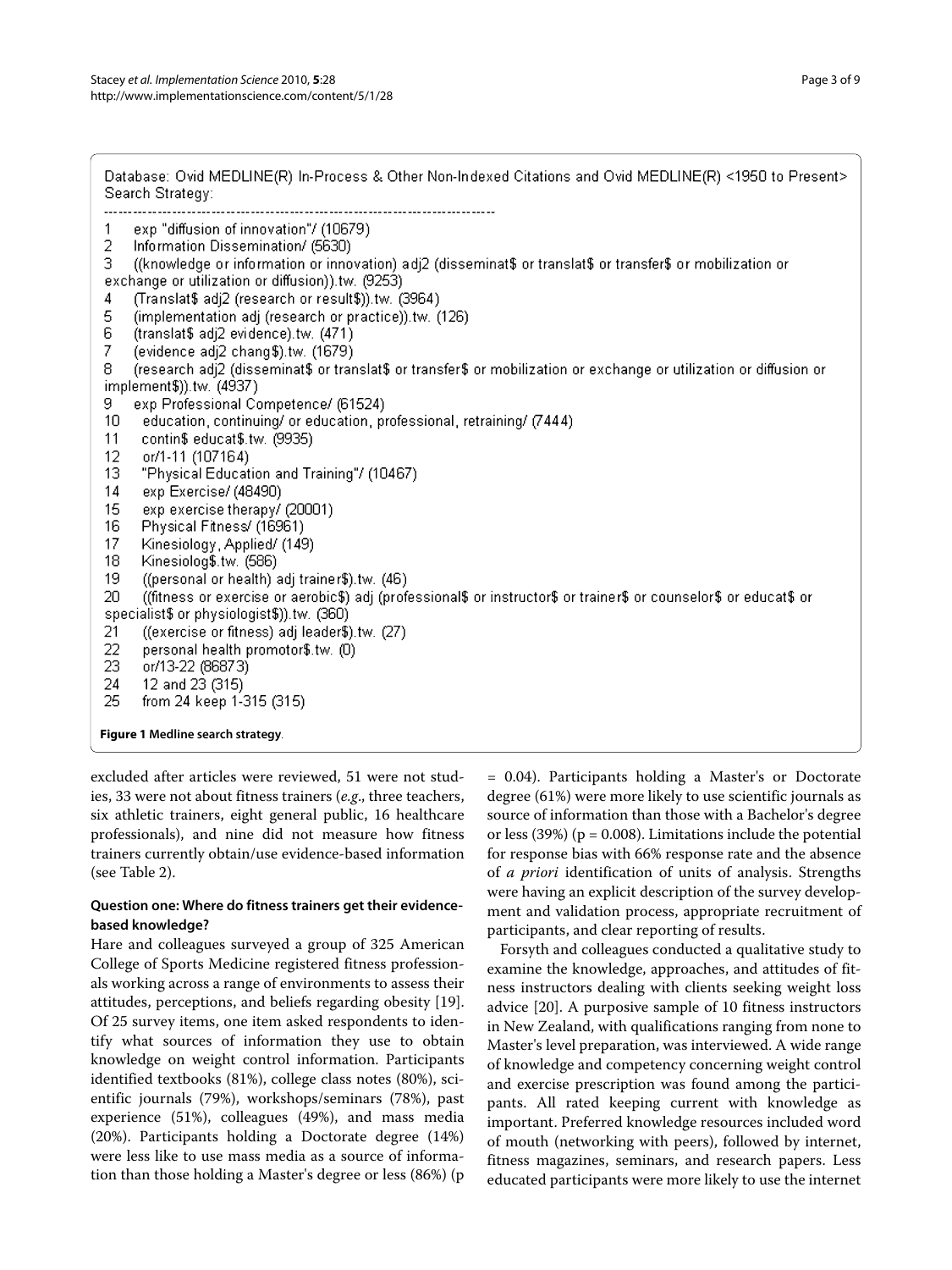#### **Table 1: Criteria for study inclusion**

| Criteria:            | Included:                                                                                                                                                                                                                                   | <b>Excluded:</b>                                                                                                                               |
|----------------------|---------------------------------------------------------------------------------------------------------------------------------------------------------------------------------------------------------------------------------------------|------------------------------------------------------------------------------------------------------------------------------------------------|
| Population:          | Fitness Trainer working with public. (i.e.,<br>personal trainer, fitness professional,<br>exercise specialist, fitness leader, health<br>fitness specialist)                                                                                | • Strength coach<br>• Recreational therapist<br>• Athletic trainer<br>• Nurse, physician, physiotherapist<br>• General public<br>$\cdot$ Other |
| Focus/Intervention:  | KT defined as fitness trainers identifying<br>and using research findings in practice                                                                                                                                                       |                                                                                                                                                |
| Outcomes:            | · Improved knowledge<br>• Attitude toward use of evidence<br>• Preferred knowledge sources<br>. Intention/actual use of evidence<br>• Barriers and facilitators to using evidence<br>• Fitness trainer satisfaction with KT<br>intervention | • Current level of knowledge                                                                                                                   |
| <b>Study Design:</b> | All                                                                                                                                                                                                                                         |                                                                                                                                                |
| Language:            | English or French                                                                                                                                                                                                                           | Other languages                                                                                                                                |

and reported difficulty determining accuracy and credibility of information. Limitations included insufficient description of the data analysis process and lack of author reflection regarding personal bias and relationship with participants. Despite limitations, this study provides a clear statement of research aims, used an appropriate study methodology to accomplish the objectives, and provided a rich description of results.

**Question two: What types of interventions are effective for translating evidence-based knowledge to fitness trainers?** No studies identified addressed this question.

<span id="page-3-0"></span>

**Question three: What are the barriers and facilitators to the use of evidence-based knowledge by fitness trainers in their practice?**

No studies identified specifically addressed this question. However, as noted above, education level was identified as a factor influencing knowledge sources and could be considered as a barrier or facilitator to finding researchbased evidence for use in practice.

### **Discussion**

This is the first known systematic review of KT strategies used by fitness trainers. The principal finding is the lack of literature related to this important question. In fact, included studies were limited to description of sources of information used by fitness trainers, and none evaluated interventions for KT to fitness trainers. Furthermore, both studies targeted fitness trainers' perspectives on body weight control issues, and KT was not one of the main objectives.

The most common sources of information used by fitness trainers were textbooks, networking with colleagues, scientific journals, seminars, and mass media [\[19](#page-8-16)[,20](#page-8-17)]. These sources reflect a range of quality of the information with only one source, scientific journals, likely to include evidence-based information to inform practice [[21\]](#page-8-18). Textbooks and course notes are considered to be of lower quality given the often absence of peer review and the time delays in publishing, rendering some knowledge out of date quickly. As well, textbooks and notes were likely to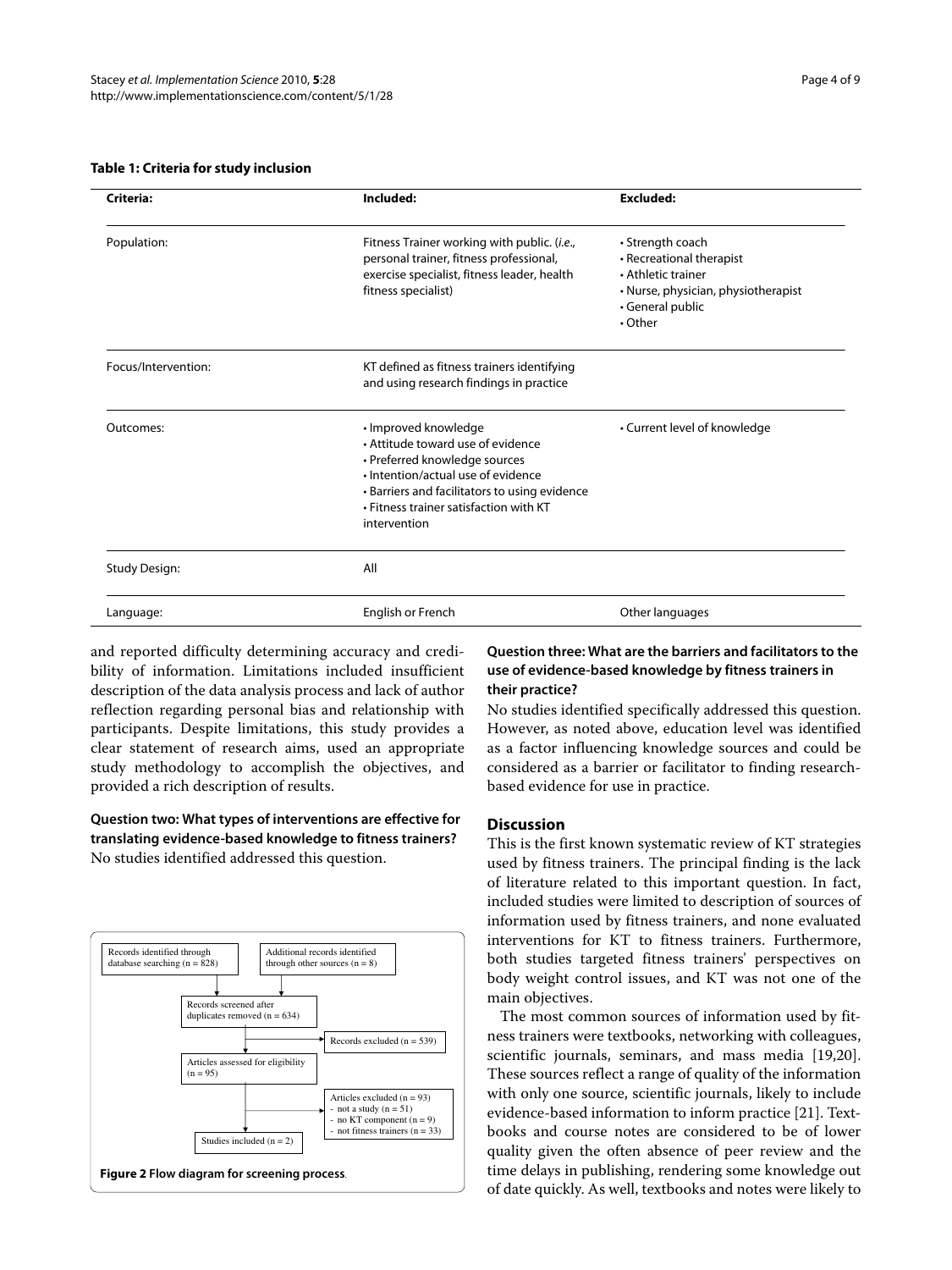| <b>First Author, Year</b> | <b>Title</b>                                                                                                                                     | <b>Reason for Exclusion</b>                     |
|---------------------------|--------------------------------------------------------------------------------------------------------------------------------------------------|-------------------------------------------------|
| Dawson, 2001              | The ethical beliefs and behaviours of<br>Victorian fitness professionals                                                                         | No KT to fitness trainers                       |
| Lobb, 2008                | Perceptions of antiobesity medications<br>among personal trainers                                                                                |                                                 |
| Malek, 2002               | Importance of health science education<br>for personal fitness trainers                                                                          |                                                 |
| Manley, 2008              | Fitness instructors' recognition of eating<br>disorders and attendant ethical/liability<br>issues                                                |                                                 |
| Melton, 2008              | The current state of personal training: an<br>industry perspective of personal trainers in<br>a small Southeast community                        |                                                 |
| Shields, 2007             | Do personal trainers help clients take<br>responsibility for their exercise?                                                                     |                                                 |
| Tulloch, 2006             | Physical activity counseling in primary<br>care: who has and who should be<br>counseling?                                                        |                                                 |
| <b>Wiles, 2008</b>        | Exercise on prescription schemes for<br>stroke patients post-discharge from<br>physiotherapy                                                     |                                                 |
| Wing, 1996                | Effects of a personal trainer and financial<br>incentives on exercise adherence in<br>overweight women in a behavioral weight<br>loss program    |                                                 |
| Dowda, 2005               | Evaluating the sustainability of SPARK<br>physical education: a case study of<br>translating research into practice                              | Wrong population: children, teachers            |
| <b>Kelly, 1998</b>        | Preparation and job demographics of<br>adapted physical educators in the United<br><b>States</b>                                                 |                                                 |
| Sondag, 1998              | Integrating health and physical education:<br>a data-based assessment of theory versus<br>practice                                               |                                                 |
| <b>Graves, 1991</b>       | Nutrition training, attitudes, knowledge,<br>recommendations, responsibility, and<br>resource utilization of high school coaches<br>and trainers | Wrong population: coaches, athletic<br>trainers |

## **Table 2: Characteristics of excluded studies (n = 42)**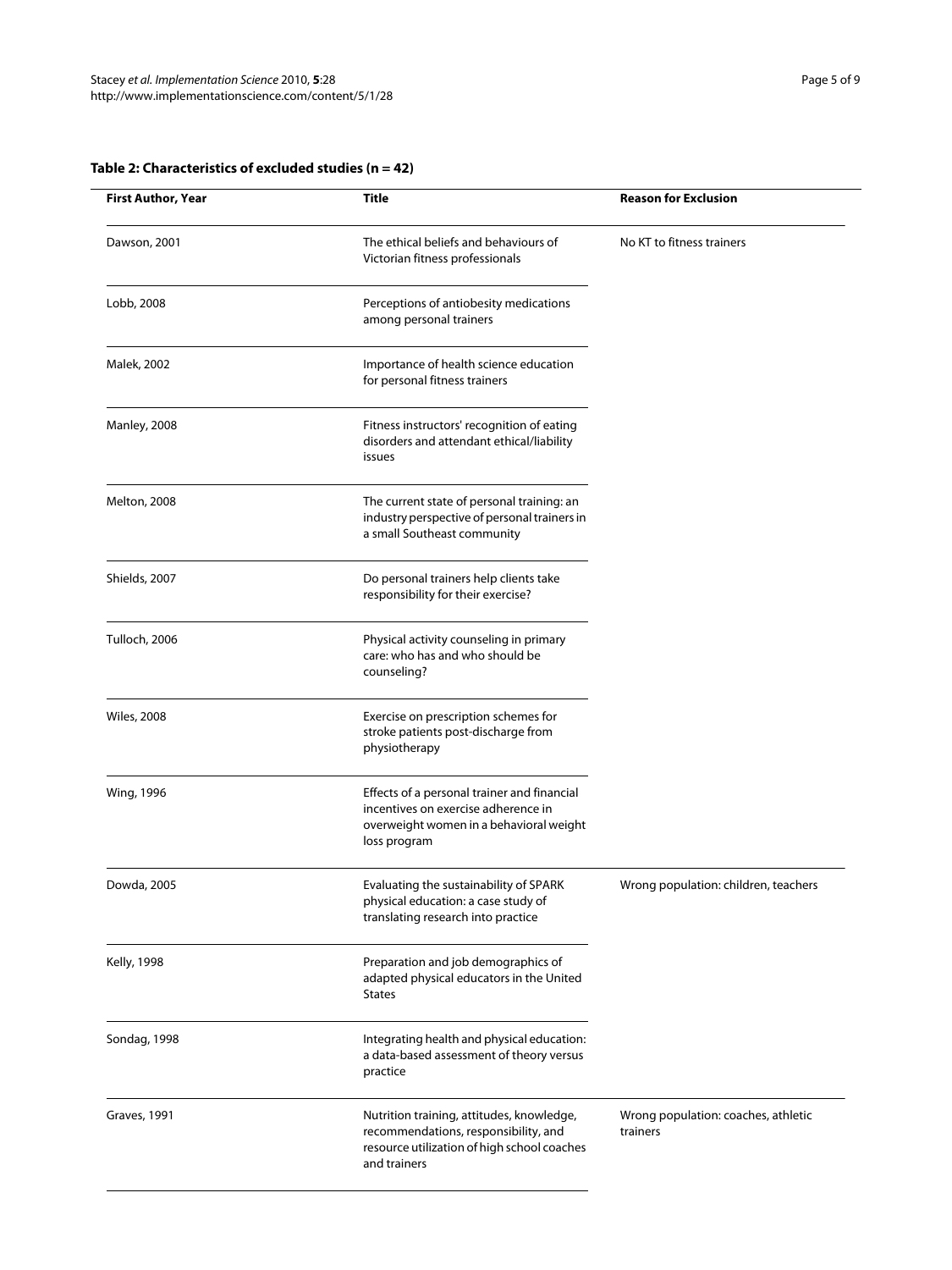## **Table 2: Characteristics of excluded studies (n = 42) (Continued)**

| Rockwell, 2001      | Nutrition knowledge, opinions, and<br>practices of coaches and athletic trainers<br>at a Division I University                                                       |                                  |
|---------------------|----------------------------------------------------------------------------------------------------------------------------------------------------------------------|----------------------------------|
| <b>Walker, 2008</b> | Evaluation of athletic training students'<br>clinical proficiencies                                                                                                  |                                  |
| Weidner, 2005       | Importance and applicability of approved<br>clinical instructor standards and criteria to<br>certified athletic trainers in different<br>clinical education settings |                                  |
| Whitson, 2006       | Certified athletic trainers' knowledge and<br>perception of professional preparation<br>involving eating disorders among athletes                                    |                                  |
| William, 2007       | Perceptions of elite coaches and sports<br>scientists of the research needs for elite<br>coaching practice                                                           |                                  |
| <b>Boltri, 2008</b> | Diabetes prevention in a faith-based<br>setting: results of translational research                                                                                   | Wrong population: general public |
| Dajpratham, 2007    | Knowledge and practice of physical<br>exercise among the inhabitants of<br>Bangkok                                                                                   |                                  |
| Estabrooks, 2008    | Determining the impact of Walk Kansas:<br>applying a team-building approach to<br>community physical activity promotion                                              |                                  |
| Faulkner, 2007      | Get the news on physical activity research:<br>a content analysis of physical activity<br>research in the Canadian print media                                       |                                  |
| Leslie, 1991        | The effect of contingency contracting on<br>adherence and knowledge of exercise<br>regimens                                                                          |                                  |
| Hooker, 2005        | The California active aging community<br>grant program: translating science into<br>practice to promote physical activity in<br>older adults                         |                                  |
| Kelly, 2007         | Translating research into practice: using<br>concept mapping to determine locally<br>relevant intervention strategies to increase<br>physical activity               |                                  |
| McNamara, 2008      | Online weight training                                                                                                                                               |                                  |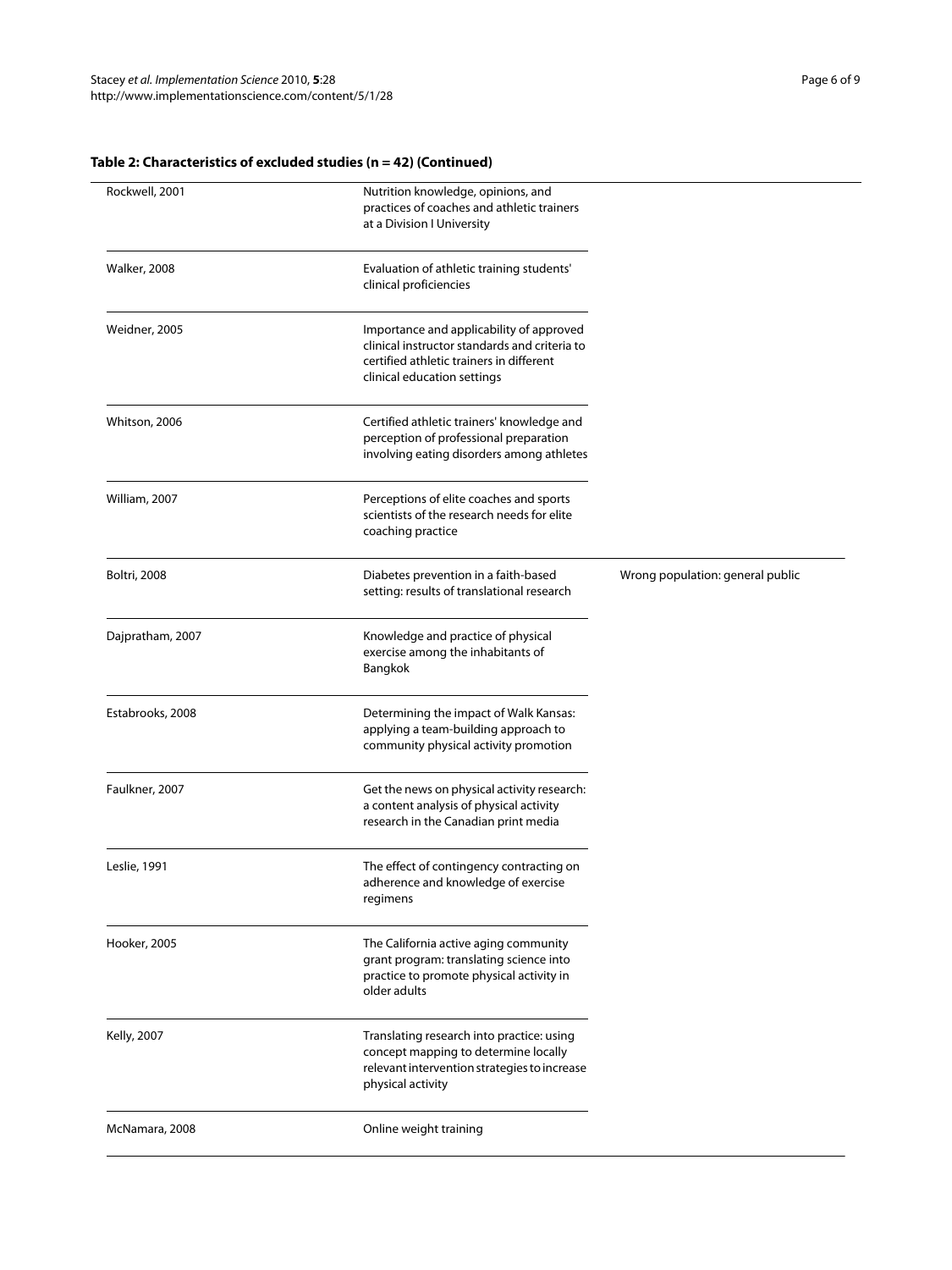$\sim$ 

## **Table 2: Characteristics of excluded studies (n = 42) (Continued)**

| Abramson, 2000     | Personal exercise habits and counseling<br>practices of primary care physicians: a<br>national survey                                                | Wrong populations: healthcare<br>professional |
|--------------------|------------------------------------------------------------------------------------------------------------------------------------------------------|-----------------------------------------------|
| Allenspach, 2007   | Patient and physician acceptance of a<br>campaign approach to promoting physical<br>activity                                                         |                                               |
| Bowman, 2007       | Physical activity advisement practices in<br>diabetes education centres across Canada                                                                |                                               |
| Brehm, 1999        | Training Health Professionals: A<br>Multidisciplinary Team Approach in a<br>University-based Weight-loss Program                                     |                                               |
| Connaughton, 2001  | Graduating medical students' exercise<br>prescription competence as perceived by<br>deans and directors of medical education<br>in the United States |                                               |
| Davis, 2008        | Interprofessional continuing health<br>education for diabetic patients in an urban<br>underserved community                                          |                                               |
| Douglas, 2006      | Primary care staff's views and experiences<br>related to routinely advising patients<br>about physical activity. A survey                            |                                               |
| <b>Huang, 2004</b> | The Victorian Active Script Programme:<br>promising signs for general practitioners,<br>population health, and the promotion of<br>physical activity |                                               |
| Kopp, 2008         | Proper Exercise and Nutrition kit: use of<br>obesity screening and assessment tools<br>with underserved populations                                  |                                               |
| Kremer, 1995       | Physical activity programs offered in<br>substance abuse treatment facilities                                                                        |                                               |
| Laws, 2004         | A new evidence-based model for weight<br>management in primary care: the<br>Counterweight Programme                                                  |                                               |
| Mann, 2000         | Prescribing exercise for cardiac patients:<br>Knowledge, practices, and needs of family<br>physicians and specialists                                |                                               |
| McQuigg, 2005      | Empowering primary care to tackle the<br>obesity epidemic: the Counterweight<br>Programme                                                            |                                               |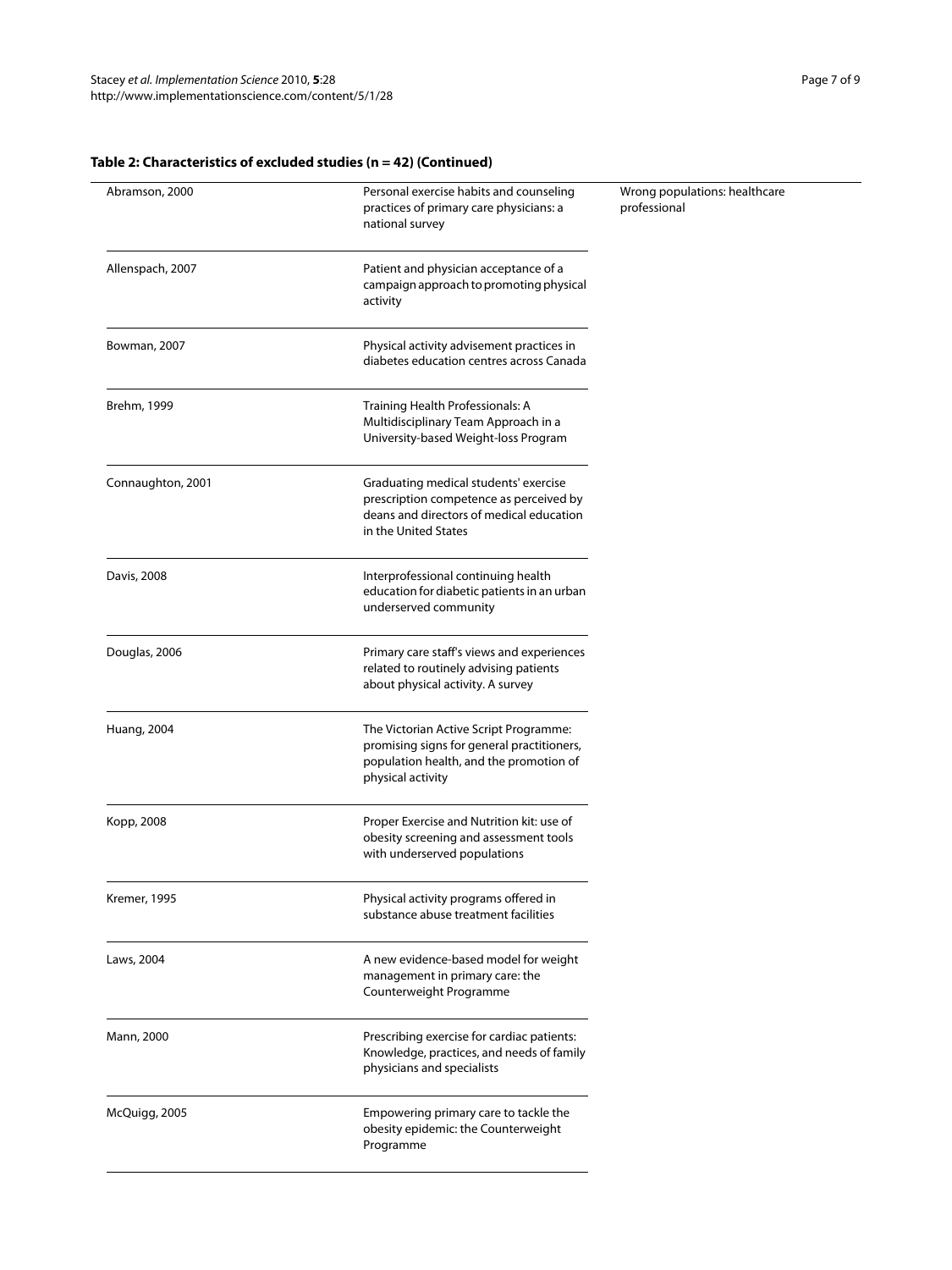| Miller, 2000   | Health-related physical fitness knowledge    |
|----------------|----------------------------------------------|
|                | of student allied health professions.        |
|                | <b>Evaluation and the Health Professions</b> |
| Petrella, 2007 | Physical activity counseling and             |
|                | prescription among Canadian primary          |
|                | care physicians                              |
| Ruby, 1993     | The knowledge and practices of registered    |
|                | nurse, certified diabetes educators:         |
|                | teaching elderly clients about exercise      |
|                |                                              |

#### **Table 2: Characteristics of excluded studies (n = 42) (Continued)**

be further out-dated for the majority of participants, as the 325 surveyed by Hare *et al*. had been employed for a mean of 10.3 years [\[19](#page-8-16)]. From a KT perspective, systematic reviews or practice guidelines that synthesize evidence from multiple studies are identified as the 'unit of knowledge' for moving evidence into practice [\[13\]](#page-8-10); however, none of the participants in the two studies specifically identified having used either of these sources of evidence-based knowledge.

Both studies also suggested that fitness trainers with higher levels of education (*e.g*., graduate degrees) are more likely to use scholarly sources of evidence compared to those with lower levels of education who are more likely to rely on mass media, including the internet [[19,](#page-8-16)[20\]](#page-8-17). Of concern is that those using the internet were also described as having difficulty discerning the credibility and quality of information sources [\[20\]](#page-8-17). The implication of educational level as a factor influencing choice of information sources is difficult to determine, given that there are little data on the educational qualifications of fitness trainers working with the public. Another study examining current knowledge of 115 health fitness professionals working in fitness facilities in Southern California found that three held Master's degrees (3%), 22 held bachelor's degrees in exercise science (19%), nine held other bachelor's degrees (8%), and the majority (70%) held less than a bachelor's degree [\[22](#page-8-19)]. In comparison with the study by Hare *et al*. in which 61% of participants held postgraduate university degrees and worked across a range of environments including hospitals, rehabilitation clinics, and universities. Therefore, it is challenging to determine what proportion of these individuals are actively involved in providing individual exercise counseling, thereby making it difficult to extrapolate our findings to the fitness trainer population at large.

Unfortunately, our systematic review did not identify any KT intervention studies evaluating outcomes such as knowledge uptake, intention to use research in practice, use of evidence in practice, or fitness trainer satisfaction with KT interventions. As one example of KT to fitness trainers, the Somerset Health Authority in the UK has

contracted a team of accredited sport and exercise scientists at the University of Gloucestershire to: ensure quality of advice from leisure providers; provide workshops for fitness professionals on current research-based knowledge to safely deal with lower risk patients; be a consultancy service; and provide bimonthly newsletters focused on information dissemination [\[23](#page-8-20)]. However, no formal evaluation was reported in the literature regarding the impact of these KT interventions on knowledge uptake, intention to use or actual use of the evidence in practice, or fitness trainer satisfaction with the KT strategies.

While data are available regarding KT interventions to healthcare providers [[16\]](#page-8-13), it is unclear whether or not these interventions would also be effective with fitness trainers. Compared to healthcare providers, fitness trainers do not have standardized levels of educational preparation, and it is unclear whether their practice is motivated by other factors (*e.g*., marketing their services, maintaining their clientele, client satisfaction). Given that one of the most common sources of information for fitness trainers is networking with peers, interventions such as communities of practice and/or using local opinion leaders may be more appealing KT approaches worth evaluating.

There are several limitations and strengths that should be considered when interpreting the findings from our systematic review. With only two studies identified, it is possible some studies were missed due to poor indexing in databases [[24](#page-8-21)]. The search strategy was intended to be broad in nature and comprehensive in that we used a variety of approaches and data sources. Therefore, given the search methods and screening process using two independent reviewers, it is unlikely that many, if any, were missed. Another limitation is the descriptive nature of the available studies failing to provide highest quality evidence in support of any conclusions. Finally, we were unable to assess for publication bias due to small number of studies [[25](#page-8-22)]. In addition to the rigorous and systematic methods used, another strength of our review was having an inter-professional research team with expertise in KT